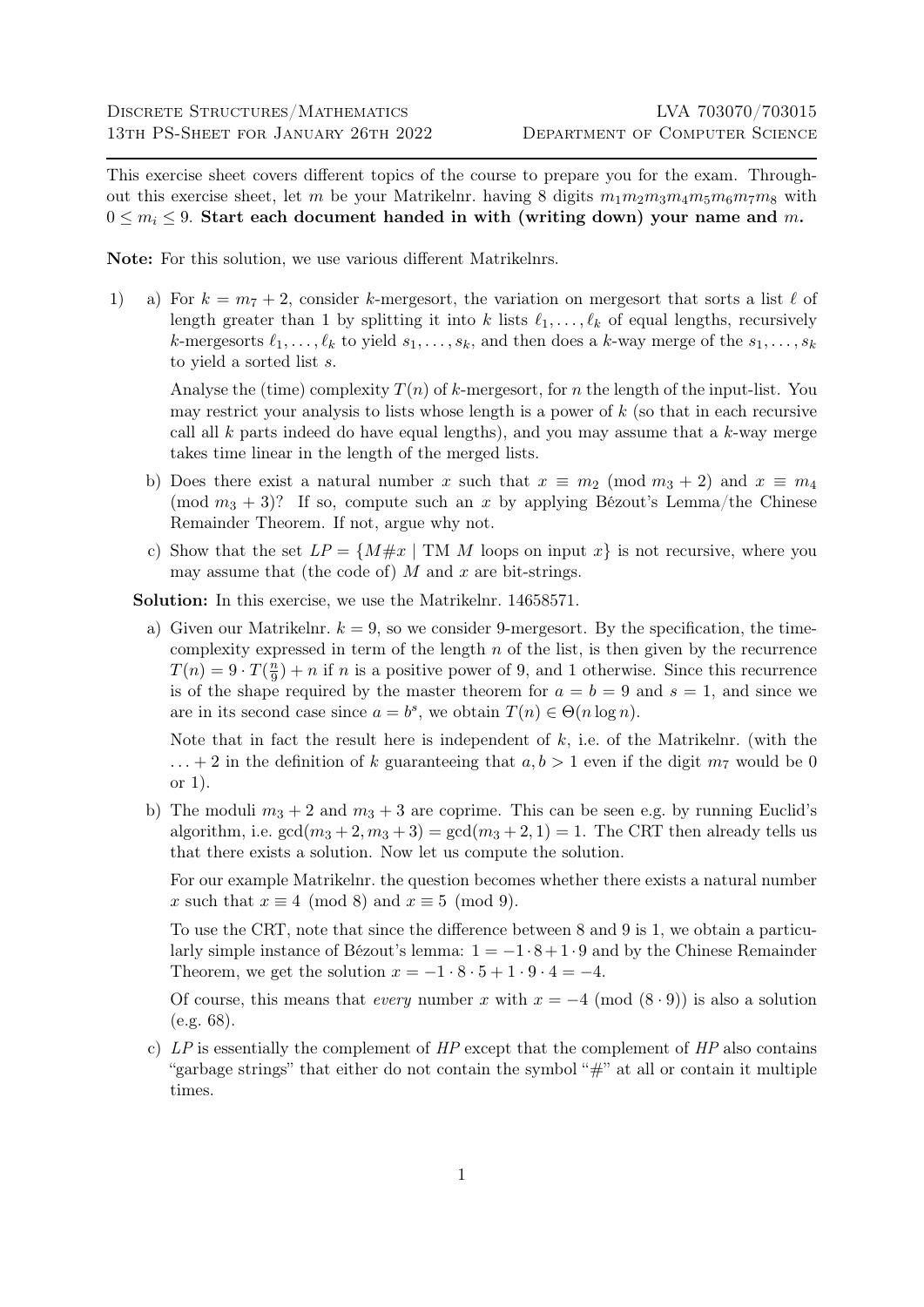This means that if LP were recursive, we could use it to decide HP for a word w by simply checking if w contains exactly one "#" symbol, then checking whether  $w \in LP$ , and returning "True" if and only if the former holds and the latter does not.

2) a) Let k be the number  $m_3m_4$  and k' be  $m_5m_6$  in decimal notation.

Compute  $\text{lcm}(k, k')$  by first computing  $\text{gcd}(k, k')$  by means of the Euclidean algorithm, giving the intermediate steps. (You may choose either the subtraction-based or the division-based version; indicate which version you use.)

b) Let k be the number  $2 + m_2$  in decimal notation.

Consider all functions from the set  $N = \{n \mid 0 \le n \le k \cdot (k+1)\}\$  of natural numbers to the set  $P = \{(x, y) | 0 \le x < k, 0 \le y < k + 1\}$  of pairs of natural numbers.

- i) Show that  $|N| = |P|$  by giving some bijection between N and P.
- ii) How many injective functions from  $N$  to  $P$  are there? Since the number is typically large, it suffices to explain how it is computed.
- iii) Is the function  $f(n) = (n \mod k, n \mod (k+1))$  a bijection from N to P? If so, explain why. If not, show how bijectivity fails.
- c) Let k be your Matrikelnr. m interpreted as a number in decimal notation. Does there then exist an inverse of  $k$  modulo 15? If so, compute the inverse. If not, explain why not. (You may use a calculator for intermediate steps, say for modulo computations, but you have to explain your method.)

## Solution:

- a) We give sample computations for  $m_3 = 4$ ,  $m_4 = 4$ ,  $m_5 = 1$ ,  $m_6 = 8$ , so  $k = 44$  and  $k' =$ 18. Using the subtraction-based version of Euclid we find  $gcd(44, 18) = gcd(26, 18)$  $gcd(8, 18) = gcd(8, 10) = gcd(8, 2) = gcd(6, 2) = gcd(4, 2) = gcd(2, 2) = 2$ . Thus (see the lecture)  $\text{lcm}(k, k') = \frac{k \cdot k'}{\text{gcd}(k, k')} = \frac{44.18}{2} = 44.9 = 396.$
- b) We give sample calculations for  $m_2 = 4$ , so  $k = 6$ .
	- Both N and P have  $k \cdot (k+1) = 42$  elements, and (as seen in the lecture) the function  $n \mapsto (n/(k+1), n \mod k+1)$  is a bijection with inverse  $(x, y) \mapsto x \cdot (k+1) + y$  since  $n = (n/(k+1)) \cdot k + 1 + (n \mod k+1)$  and  $(x, y) = ((x \cdot (k+1) + y)/(k+1), (x \cdot$  $(k+1) + y$  mod  $k+1$ , where / is integer division (div in Haskell). But note that also the function in the third item is a bijection.
	- The number of injections is computed via the falling factorial, which since  $\#N = \#P$ , here is just the factorial  $\#N!$  (see the lecture). (Already in our case this number is huge; it has 52 digits.)
	- Yes, f is a bijection as follows from the CRT (see the lecture), since for any  $k > 1$ , k and  $k + 1$  are coprime.

Alternatively, we may check that for each input in  $N$  the output is in  $P$  and all such outputs are pairwise distinct. E.g. the latter may be checked in ghci by first computing the list of outputs by evaluating

map  $(\n\ln -\n> (n \mod 6, n \mod 7))$  [0..41]

and then see there are no duplicates by checking it == Data.List.nub it evaluates to True.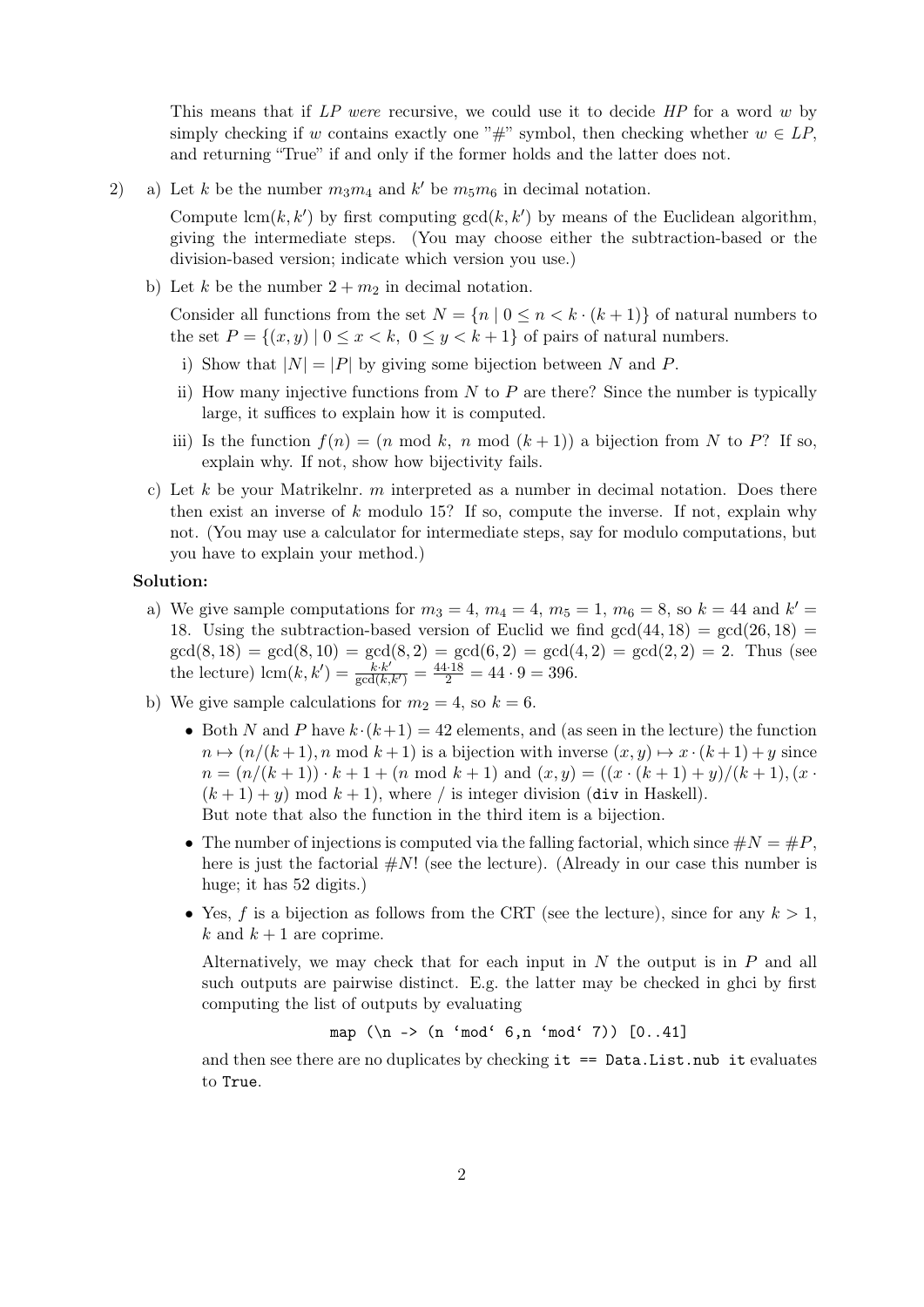c) The answer depends on the value of  $k$ .

If k is divisible by 3 or 5 (e.g.  $k = 84713562$  is divisible by 3 since the sum 36 of its digits is), it does not have an inverse since (see the lecture) a number  $k$  is invertible modulo 15 iff  $gcd(k, 15) = 1$  iff neither 3 nor 5 divides k.

If k is divisible by neither 3 nor 5 (e.g. evaluating  $84713561$  'mod' 15 in Haskell yields 11 which isn't divisible by either), then we may proceed by Bézout's lemma. E.g. starting from 11 as above it finds u, v such that  $11 \cdot u + 15 \cdot v = 1 = \gcd(11, 15)$ : starting from  $11 \cdot 1 + 15 \cdot 0 = 11$  and  $k \cdot 0 + 15 \cdot 1 = 15$ , we successively find first  $11 \cdot (-1) + 15 \cdot 1 = 4$ , then  $11 \cdot 3 + 15 \cdot (-2) = 3$ , and finally  $11 \cdot (-4) + 15 \cdot 3 = 1$ , so  $u = -4$  and  $v = 3$ . Hence  $11 \cdot (-4) \equiv 1 \pmod{15}$ . We conclude by choosing the natural number 11 as representative of −4 modulo 15.

Alternative solution: Since 15 is a small number we can simply find the inverse of any number n by brute force, generating all  $i \cdot n \mod 15$  for  $0 \leq i \leq 15$  and testing for which of those  $i$  this results in 1. E.g. evaluating

$$
[a \mid a \leq [0..14], a * 11 \mod 15 == 1]
$$

in Haskell yields [11] i.e. the same answer as above.

More alternative solutions: Note that since 15 is not a prime number, Fermat's Little Theorem does not apply here. However, since 3 and 5 are prime, Euler's Theorem (which we know from RSA) says that  $a^{(3-1)(5-1)} \equiv 1 \pmod{15}$  for any a coprime to 15. Thus  $11^8 \equiv 1 \pmod{15}$  and  $11^7$  is a multiplicative inverse of 11 modulo 15. Since  $11<sup>7</sup>$  mod  $15 = 11$ , this is consistent with the answer we got above.

3) a) Let G be a directed graph with nodes  $\{a, b, c, d\}$  and labeled edges

 $\{(a, m_2, b), (a, m_3, c), (a, m_4, d), (b, m_5, a), (b, m_6, a), (c, m_7, d), (d, m_8, c)\}\$ 

where each triple describes the start of the edge, the weight, and the end of the edge. Use Floyd's algorithm to compute the distances (least weight among possible paths) between all nodes. Give the start matrix and all intermediate matrices, and give the distance from b to d.

b) Let G be the graph with nodes  $\{a, b, c, d, e, f, g\}$  and edges

 ${a, b}, {a, e}, {b, e}, {c, d}, {c, g}, {d, g}, {d, f}, {f, g}$ 

The weights of the edges in this order are  $m_1, m_2, m_3, m_4, m_5, m_6, m_7, m_8$ . Use Kruskal's algorithm to compute a spanning forest with minimal weight. Show all the intermediate steps and the final spanning forest.

c) Consider the relation R on digits  $\{0, \ldots, 9\}$ , defined by  $R(d, e)$  if and only if no instance of the digit d appears anywhere after any instance of the digit  $e$  in the word  $m$ . Formally:

$$
R = \{(d, e) \mid 0 \le d, e \le 9, \exists u, v, w. \ m = uevdw\}
$$

For example, in the word 121, we have  $2R2$ ,  $3R4$ ,  $\neg 1R1$ ,  $\neg 1R2$ ,  $\neg 2R1$ .

Is R an equivalence relation? If so, prove it. If not, give for each property (among the 3 properties equivalence relations have) that is not satisfied a counterexample.

**Solution:** In this solution we assume that the digits  $m_1 \ldots m_8$  are 12343456.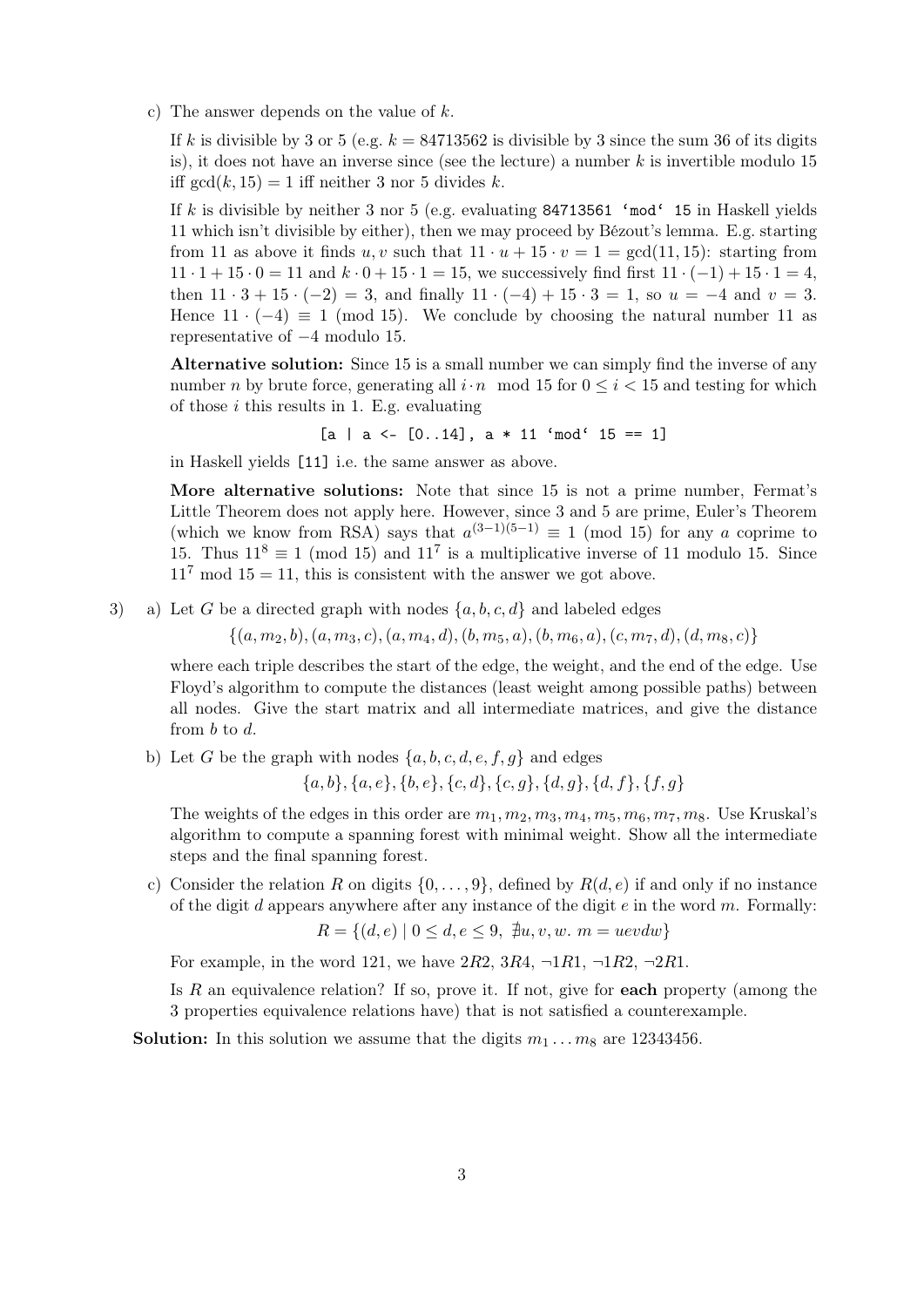a) Ordering the nodes as  $a, b, c, d$  we obtain matrices:

$$
\begin{pmatrix}\n0 & 2 & 3 & 4 \\
3 & 0 & \infty & \infty \\
\infty & \infty & 0 & 5 \\
\infty & \infty & 6 & 0\n\end{pmatrix}\n\rightarrow_a\n\begin{pmatrix}\n0 & 2 & 3 & 4 \\
3 & 0 & 6 & 7 \\
\infty & \infty & 0 & 5 \\
\infty & \infty & 6 & 0\n\end{pmatrix}\n\rightarrow_b\n\begin{pmatrix}\n0 & 2 & 3 & 4 \\
3 & 0 & 6 & 7 \\
\infty & \infty & 0 & 5 \\
\infty & \infty & 6 & 0\n\end{pmatrix}\n\rightarrow_c\n\begin{pmatrix}\n0 & 2 & 3 & 4 \\
3 & 0 & 6 & 7 \\
\infty & \infty & 6 & 0\n\end{pmatrix}\n\rightarrow_c\n\begin{pmatrix}\n0 & 2 & 3 & 4 \\
3 & 0 & 6 & 7 \\
\infty & \infty & 0 & 5 \\
\infty & \infty & 6 & 0\n\end{pmatrix}
$$

From the final matrix we read off that the distance from b to d is 7.

b) We list the edges in the order of increasing weights and proceed with merging the connected components:

| $k_i$      | $b(k_i)$ | connected components                              |
|------------|----------|---------------------------------------------------|
|            |          | $\{a\}, \{b\}, \{c\}, \{d\}, \{e\}, \{f\}, \{g\}$ |
| $\{a,b\}$  | 1        | $\{a,b\},\{c\},\{d\},\{e\},\{f\},\{g\}$           |
| $\{a,e\}$  | 2        | $\{a, b, e\}, \{c\}, \{d\}, \{f\}, \{g\}$         |
| $\{b,e\}$  | 3        |                                                   |
| $\{c,g\}$  | 3        | $\{a,b,e\},\{c,g\},\{d\},\{f\}$                   |
| $\{c,d\}$  | 4        | ${a,b,e}, {c,d,g}, {f}$                           |
| $\{d,g\}$  | 4        |                                                   |
| $\{d, f\}$ | 5        | ${a, b, e}, {c, d, f, g}$                         |
| $\{f,g\}$  | 6        |                                                   |

The final computed spanning forest is:  $\{a,b\}$ ,  $\{a,e\}$ ,  $\{c,g\}$ ,  $\{c,d\}$ ,  $\{d,f\}$ .

- c) For the Mat.Nr. 15658571: The relation is not reflexive, since  $\neg R(3,3)$ . The relation is not symmetric, since  $R(6, 1)$  but  $\neg R(1, 6)$ . The relation is not transitive, since  $R(1, 7)$  and  $R(7, 6)$ , but  $\neg R(1, 6)$ .
- $4^*$ ) a) Prove the following statement if it is true or give a counterexample if it is false: Let M, N be countably infinite sets such that  $M \subseteq N$ . Then  $N \setminus M$  is finite.
	- b) For languages  $L_1, L_2$  over  $\Sigma$ ,  $L_1$  is said to be *reducible* to  $L_2$ , denoted by  $L_1 \leq L_2$ , if there exists a computable  $f : \Sigma^* \to \Sigma^*$  such that  $x \in L_1 \Leftrightarrow f(x) \in L_2$ .

Explain how the notion of reducibility is typically used to show languages are not recursive, and why the condition that  $f$  be *computable* cannot be omitted from the definition (of reducibility), without rendering it useless for that usage.

c) Show that the language  $L = \{M \# x \mid TM \ M$  never moves to the left on input  $x\}$  is recursive.

## Solution

- a) Counterexample:  $M = \{n \mid n \in \mathbb{N}, n \text{ even}\}$  (the set of even natural numbers) and  $N = \mathbb{N}$ are countably infinite. But  $N \setminus M$  is the set of odd natural numbers, which is clearly not finite.
- b) If  $L_1 \leq L_2$  and  $L_1$  is not recursive then  $L_2$  is not recursive either. So typically to show that a language  $L_2$  is not recursive, one tries to come up with a language  $L_1$  that is